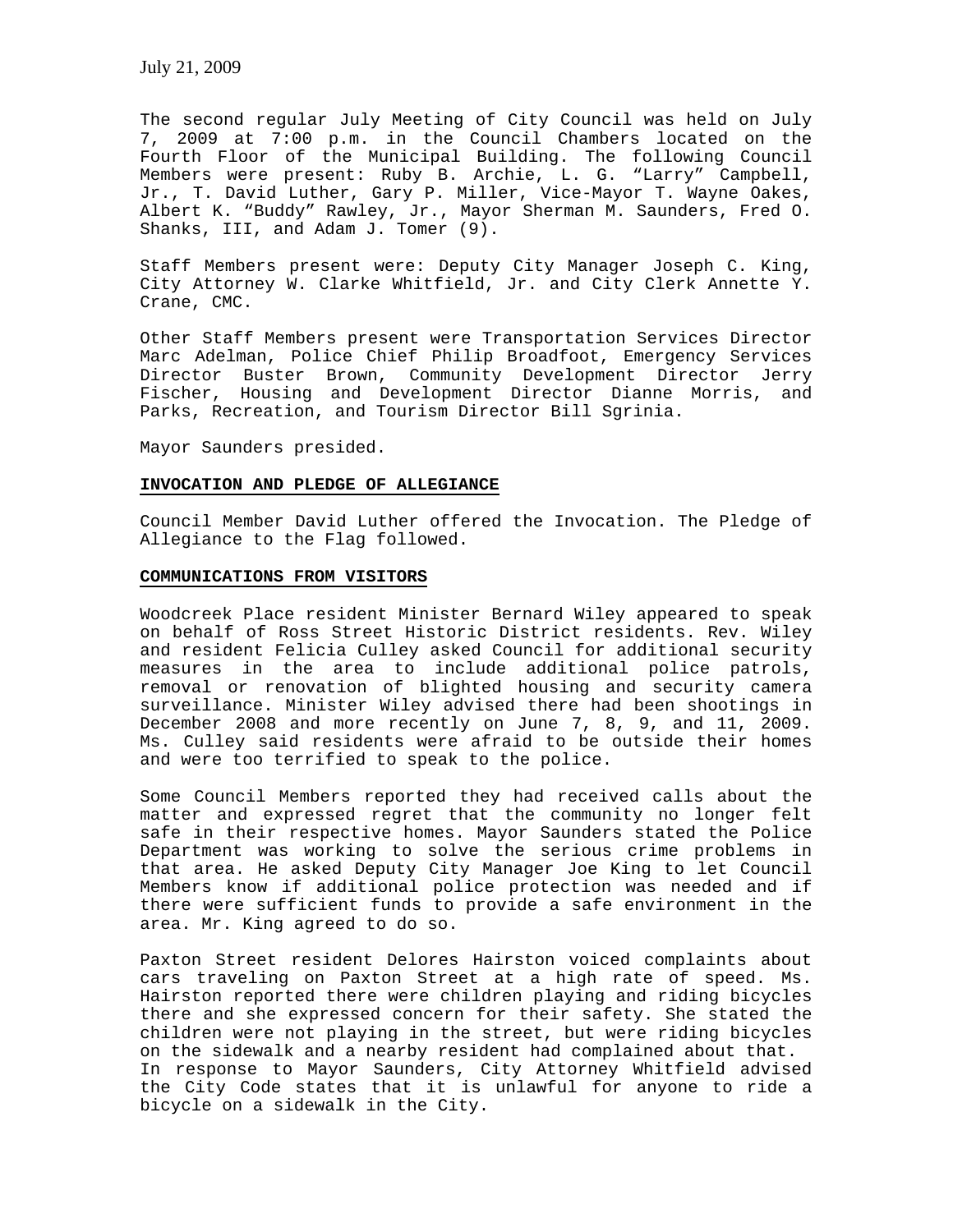Mayor Saunders asked Ms. Hairston to leave her contact information with someone on the City staff in order to discuss the matter further.

Mayor Saunders thanked everyone for bringing their concerns before Council this evening.

### **MINUTES**

Upon Motion by Council Member Archie and second by Council Member Luther, Minutes of the July 7, 2009 Regular Meeting of City Council were approved as presented. Draft copies had been distributed to Council Members prior to the Meeting.

# **BUDGET ADOPTION – FY 2010 – PLAT/MAP REFORMATTING GRANT**

Upon Motion by Council Member Rawley and second by Council Member Campbell, Ordinance No. 2009-07.04 presented by its First Reading on July 7, 2998 amending the Fiscal Year 2010 Budget Appropriation Ordinance to provide for a Grant from the Library of Virginia for a Plat/Map Reformatting Grant in the amount of \$5,279 and appropriating same was adopted by the following vote:

VOTE: 9-0<br>AYE: Arcl Archie, Campbell, Luther, Miller, Oakes, Rawley, Saunders, Shanks, and Tomer (9) NAY: None (0).

# **BUDGET ADOPTION – FY 2010 – STATE HOMELAND SECURITY GRANT**

Upon Motion by Council Member Campbell and second by Vice-Mayor Oakes, Ordinance No. 2009-07.05 presented by its First Reading on July 7, 2009 amending the Fiscal Year 2010 Budget Appropriation Ordinance by increasing revenues to anticipate the receipt of funds in the amount of \$26,000 from the State Homeland Security Program Grant for the Citizens Preparedness Project was adopted by the following vote:

VOTE: 9-0<br>AYE: Arc! Archie, Campbell, Luther, Miller, Oakes, Rawley, Saunders, Shanks, and Tomer (9) NAY: None  $(0)$ .

# **BUDGET ADOPTION – FY 2010 – RECREATION ENRICHMENT PROGRAM**

Upon Motion by Council Member Archie and second by Council Member Rawley, Ordinance No. 2009-07.06 presented by its First Reading on July 7, 2009 amending the Fiscal Year 2010 Budget Appropriation Ordinance to provide for funds in the amount of \$52,811 for a Recreation Enrichment Program and the Expanded Summer Program and the local In-kind Share of \$48,559 and appropriation of same was adopted by the following vote: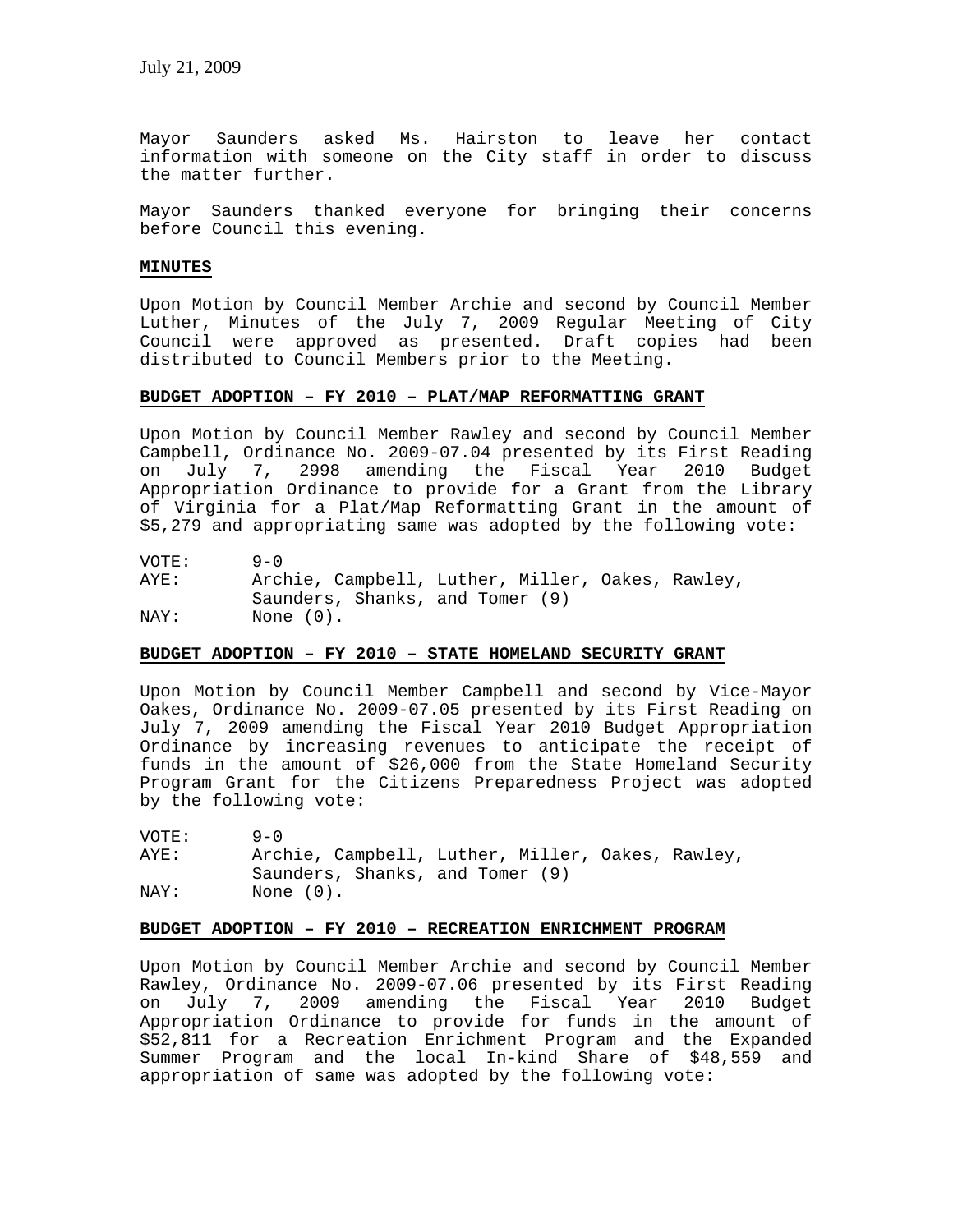| VOTE: | $9 - 0$                                          |
|-------|--------------------------------------------------|
| AYE:  | Archie, Campbell, Luther, Miller, Oakes, Rawley, |
|       | Saunders, Shanks, and Tomer (9)                  |
| NAY:  | None (0).                                        |

#### **BUDGET ADOPTION – FY 2010 – AVIATION MAINTENANCE GRANT FUNDS**

Upon Motion by Council Member Shanks and second by Council Member Campbell, Ordinance No. 2009-07.07 presented by its First Reading on July 7, 2009 amending the Fiscal Year 2010 Budget Appropriation Ordinance to provide for State Department of Aviation Maintenance Grant funds related to the Maintenance of certain Airport properties in the amount of \$100,000 and for the local share in the amount of \$25,000 for a total appropriation of \$125,000 and appropriating the same was adopted by the following vote:

| VOTE: | $9 - 0$                         |                                                  |
|-------|---------------------------------|--------------------------------------------------|
| AYE:  |                                 | Archie, Campbell, Luther, Miller, Oakes, Rawley, |
|       | Saunders, Shanks, and Tomer (9) |                                                  |
| NAY:  | None $(0)$ .                    |                                                  |

# **APPROVE TRANSFER OF \$25,000 TO HOUSE OF HOPE HOMELESS SHELTER**

Vice-Mayor Oakes moved adoption of a Resolution entitled:

# RESOLUTION NO. 2009-07.07

A RESOLUTION APPROVING THE TRANSFER OF \$25,000 IN COMMUNITY DEVELOPMENT BLOCK GRANT (CDBG) FUNDS FROM THE PREVIOUSLY APPROVED HOUSING FUNDS FOR THE RENOVATION OF THE HOUSE OF HOPE HOMELESS SHELTER CONTINGENT UPON FINAL APPROVAL FROM THE U. S. DEPARTMENT OF HOUSING AND URBAN DEVELOPMENT (HUD).

Council Member Miller seconded the Motion.

Council Member Shanks noted that he would be voting against the Resolution because he felt the choice of location and the entire process was not handled properly from the outset. Mr. Shanks urged fellow Council Members to vote against additional funding at this time in order to give the House of Hope an opportunity to prove itself as a positive contibutor to the community.

Dr. Miller stated Rev. Cook had said the funds would only be used for upgrades to the kitchen and other improvements. A privacy fence and a security system are also planned. Dr. Miller felt the Board was running a first-class shelter.

Rev. Campbell said the funds would be used for a good cause, the shelter was in good hands and that he would be voting in favor of transferring the funds.

Mr. Luther said this was a done deal when Council first heard about it and stated he felt it did not excuse a City employee from having a direct conflict of interest when the employee was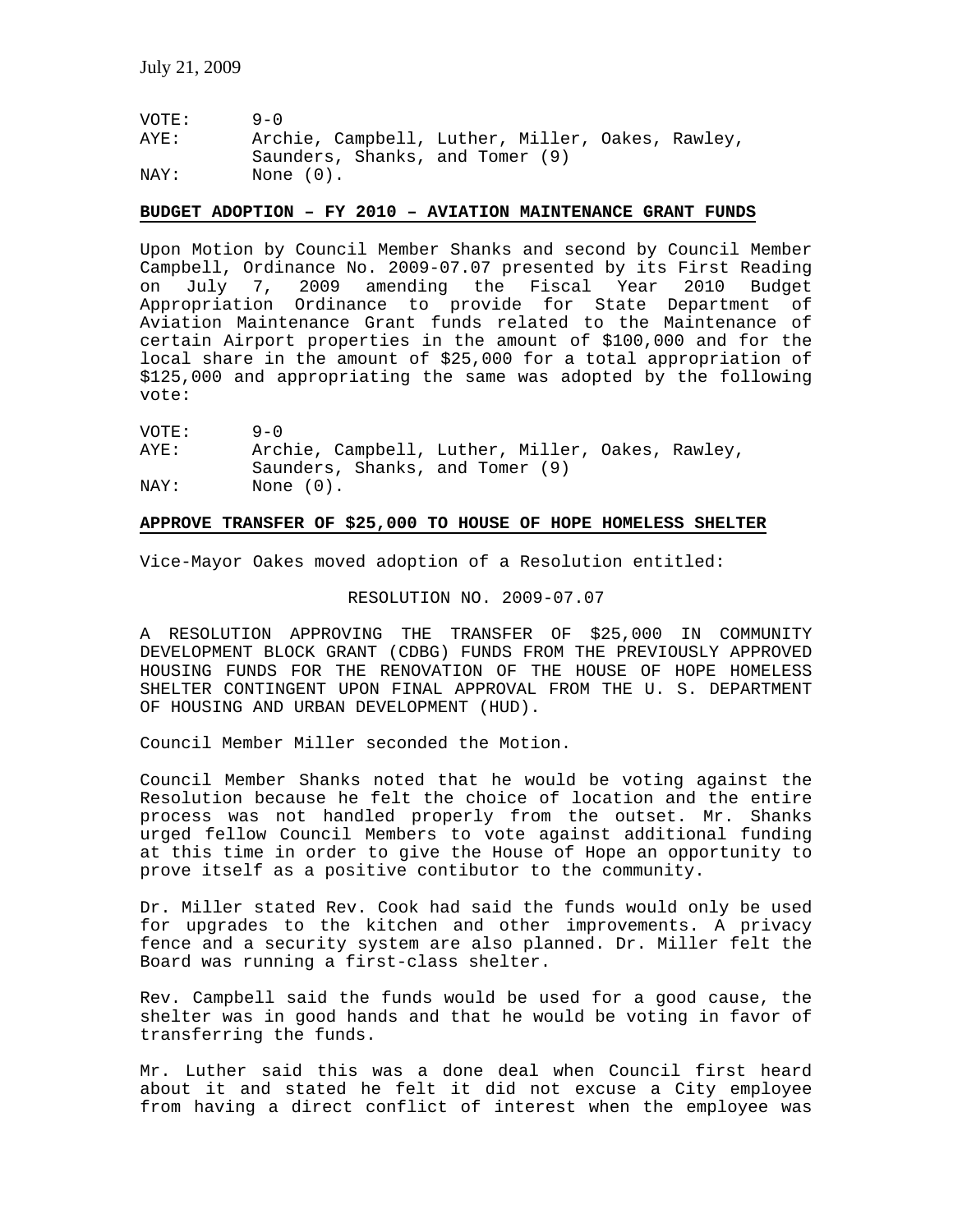serving on the HOH Board as the process was being completed. He felt this was deceitful and that rules were skewed to accommodate the Board. He stated he would be voting against the transfer.

Mr. Rawley stated he had registered at the facility and gone through the entire process of experiencing what the homeless have to gto through prior to being admitted for an overnight stay. He reported he went to the Police Department for a background check just like the homeless did, spent the night there, became acquainted with the clients, ate with the clients and would probably be spending another night there. He said he learned from the homeless men that they were attempting to find work. He said the clientele using the facility were better than one would think.

The Resolution was adopted by the following vote:

VOTE: 7-2 AYE: Archie, Campbell, Miller, Oakes, Rawley, Saunders, and Tomer (7) NAY: Luther and Shanks (2).

### **BUDGET AMENDMENT – FY 2010 – VDOT – CROSSING IMPROVEMENTS**

Upon Motion by Council Member Archie and second by Council Member Rawley, an Ordinance entitled:

#### ORDINANCE NO. 2009-07.08

AN ORDINANCE AMENDING THE FY 2009 BUDGET APPROPRIATION ORDINANCE FOR GRANTS FROM THE VIRGINIA DEPARTMENT OF TRANSPORTATION IN THE AMOUNT OF \$250,008 AND LOCAL SHARE IN THE AMOUNT OF \$62,502 TO PROVIDE FUNDS FOR CERTAIN SITE IMPROVEMENTS AT THE CROSSING AT THE DAN FOR A TOTAL APPROPRIATION IN THE AMOUNT OF \$312,510

was presented by its First Reading, as required by City Charter, to lie over before final adoption.

# **BUDGET AMENDMENT – FY 2010 – COMMISSION OF THE ARTS GRANT**

Upon Motion by Council Member Campbell and second by Vice-Mayor Oakes, an Ordinance entitled:

# ORDINANCE NO. 2009-07.09

AN ORDINANCE AMENDING THE FISCAL YEAR 2010 BUDGET APPROPRIATION ORDINANCE TO PROVIDE FOR A VIRGINIA COMMISSION OF THE ARTS GRANT IN THE AMOUNT OF \$5,000, AND TO PROVIDE FOR THE LOCAL SHARE IN THE AMOUNT OF \$5,000 FOR A TOTAL GRANT OF \$10,000

was presented by its First Reading, as required by City Charter, to lie over before final adoption.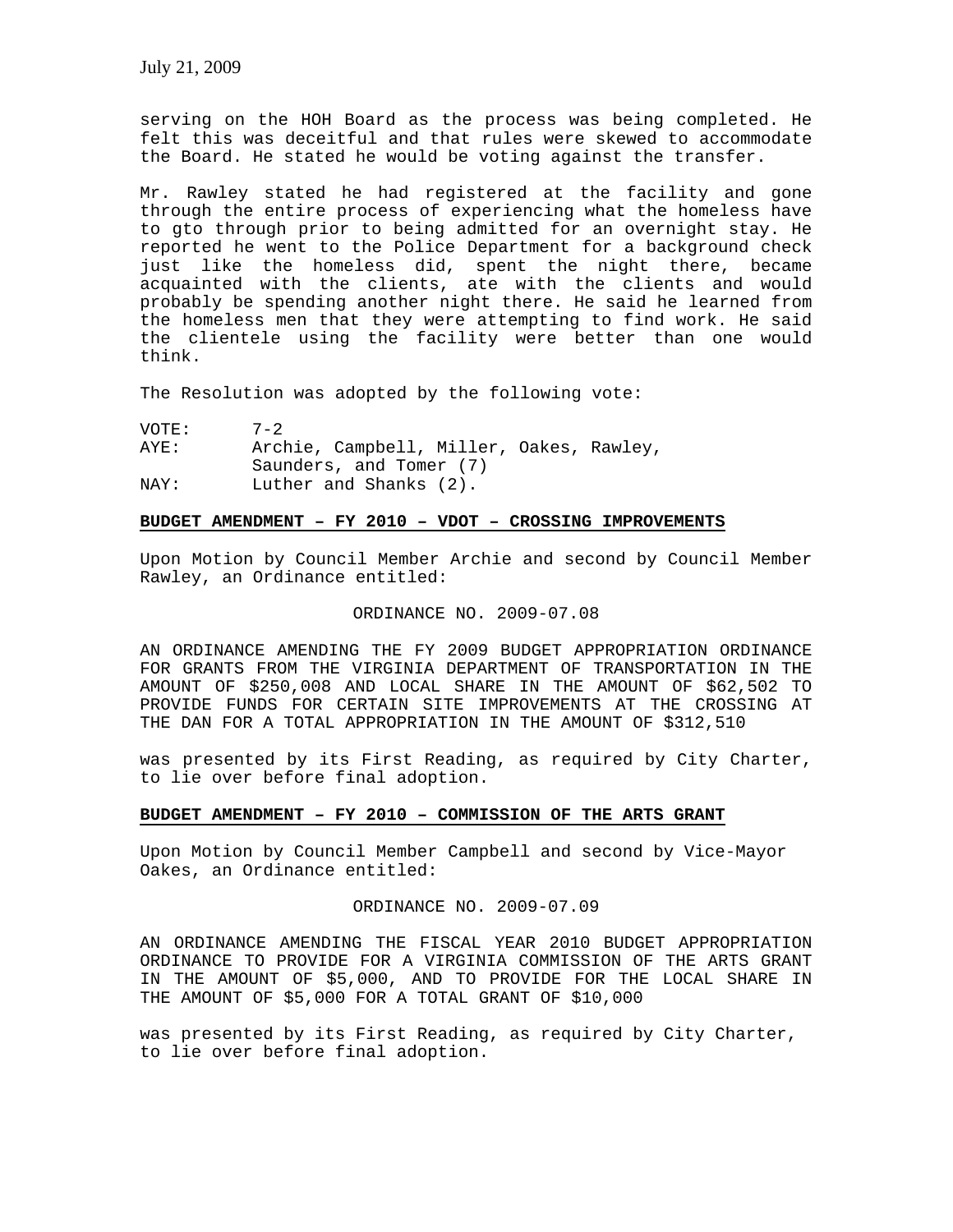# **SUPPORT AMP'S ELECTRIC GENERAL FACILITY IN CITY-COUNTY MEGA PARK**

Council Member Luther moved adoption of a Resolution entitled:

# RESOLUTION NO. 2009-07.08

A RESOLUTION OF SUPPORT FOR THE SITING OF AMERICAN MUNICIPAL POWER'S NATURAL GAS-FIRED COMBINED CYCLE ELECTRIC POWER GENERATION FACILITY IN THE SOUTHERN VIRGINIA ENERGY PARK.

Council Member Shanks seconded the Motion.

Former Mayor Seward Anderson appeared to congratulate the City and County localities for their efforts in bringing the Mega Park to fruition and particularly the citing of the AMP facility. Mr. Anderson said he felt that future generations would look back and see this project and the siting as a milestone, not only for the jobs it brought but by the clean and efficient fuel that would be generated for future industry and commerce. Mr. Anderson said he felt this project was the first step in putting this area on the energy autobahn.

Deputy City Manager King stated this was the preferred site for AMP, but it was not yet a done deal. He advised that if the company locates there, it will use natural gas and the City would be the natural gas utility for the facility. One of the hidden benefits would be the large volume of natural gas the company would use as a customer, which would mean savings in natural gas bills for the City's customers.

The Resolution was adopted by the following vote:

| VOTE: | $9 - 0$                                          |  |
|-------|--------------------------------------------------|--|
| AYE:  | Archie, Campbell, Luther, Miller, Oakes, Rawley, |  |
|       | Saunders, Shanks, and Tomer (9)                  |  |
| NAY:  | None (0).                                        |  |

#### **COMMUNICATIONS**

There were no communications from the City Manager, City Attorney, and City Clerk.

#### **ROLL CALL**

Vice-Mayor Oakes asked everyone to not rush to judgment about Luna Innovations' bankruptcy. He said this was the single most effective way for the company to reduce the \$36,000,000 claim against them.